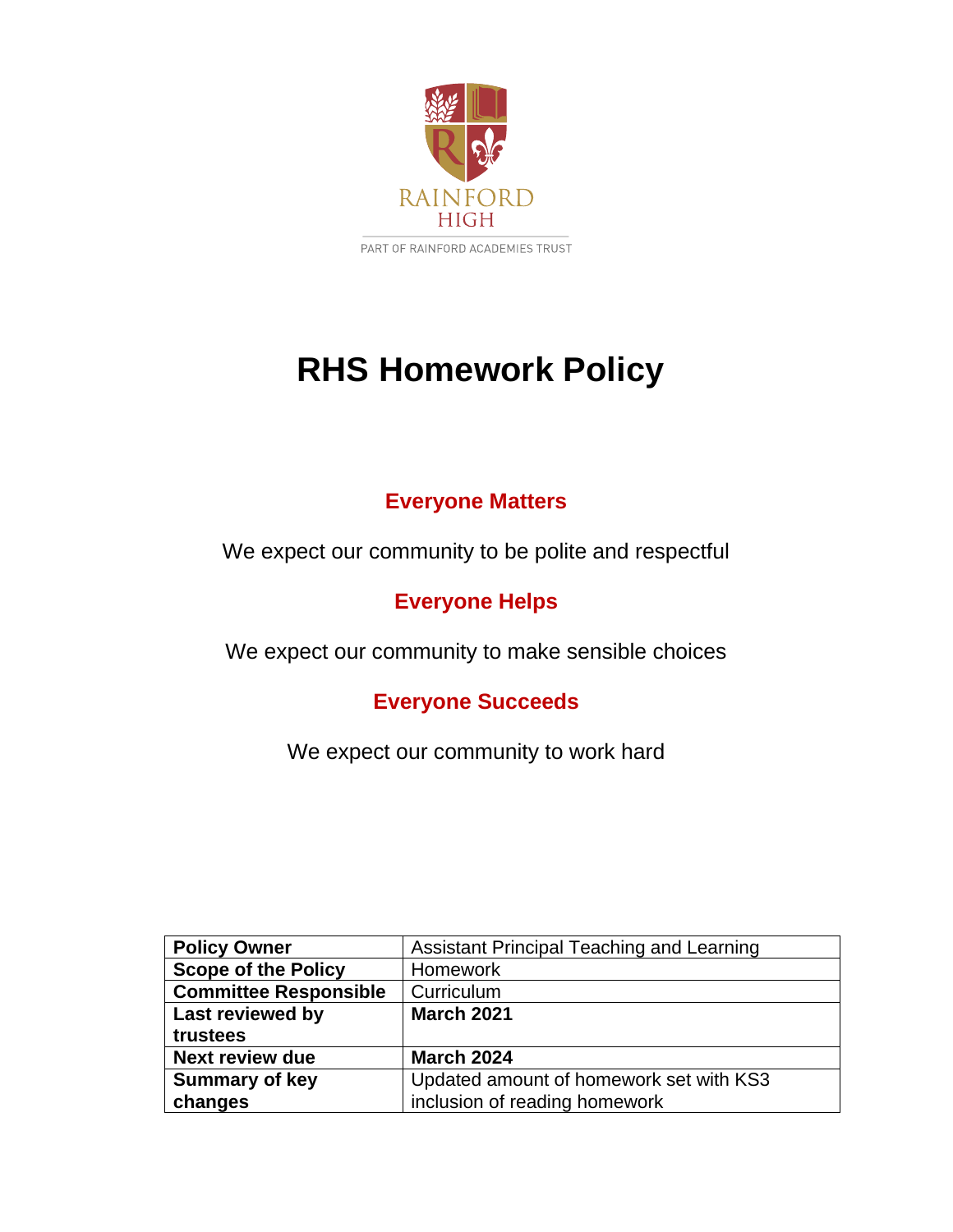#### *"Homework policies...should focus on quality rather than quantity and make sure there is a clear purpose to any homework set.'*

Homework refers to task given to pupils by their teachers to be completed outside of usual lessons. Common activities include completing tasks assigned in lessons, preparing for tasks in future lessons, routine coursework, and revision for tests and examinations.

Homework is usually done at home, but for some students who find it hard to work at home, or for some tasks that may require resources (books, software, equipment) more readily available in school, it may be more beneficial to carry out the task at school.

## **The purpose of homework:**

- To consolidate, extend and enrich work covered in class or prepare for new learning activities
- To develop research and enquiry skills
- To develop independent learning
- To show progress and understanding
- To enhance study skills (Planning, Time Management and Self-Discipline)
- To take ownership and responsibility for learning
- To engage parental co-operation and support
- To create channels for home-school dialogue.

## **Guidance on setting homework:**

The school does not have a fixed homework timetable with fixed times allocated for different subjects on different evenings. Students will need to manage their time so that they do some homework each evening. Teachers will not set homework to be completed the next day. The time devoted to homework increases as the student progresses through the school.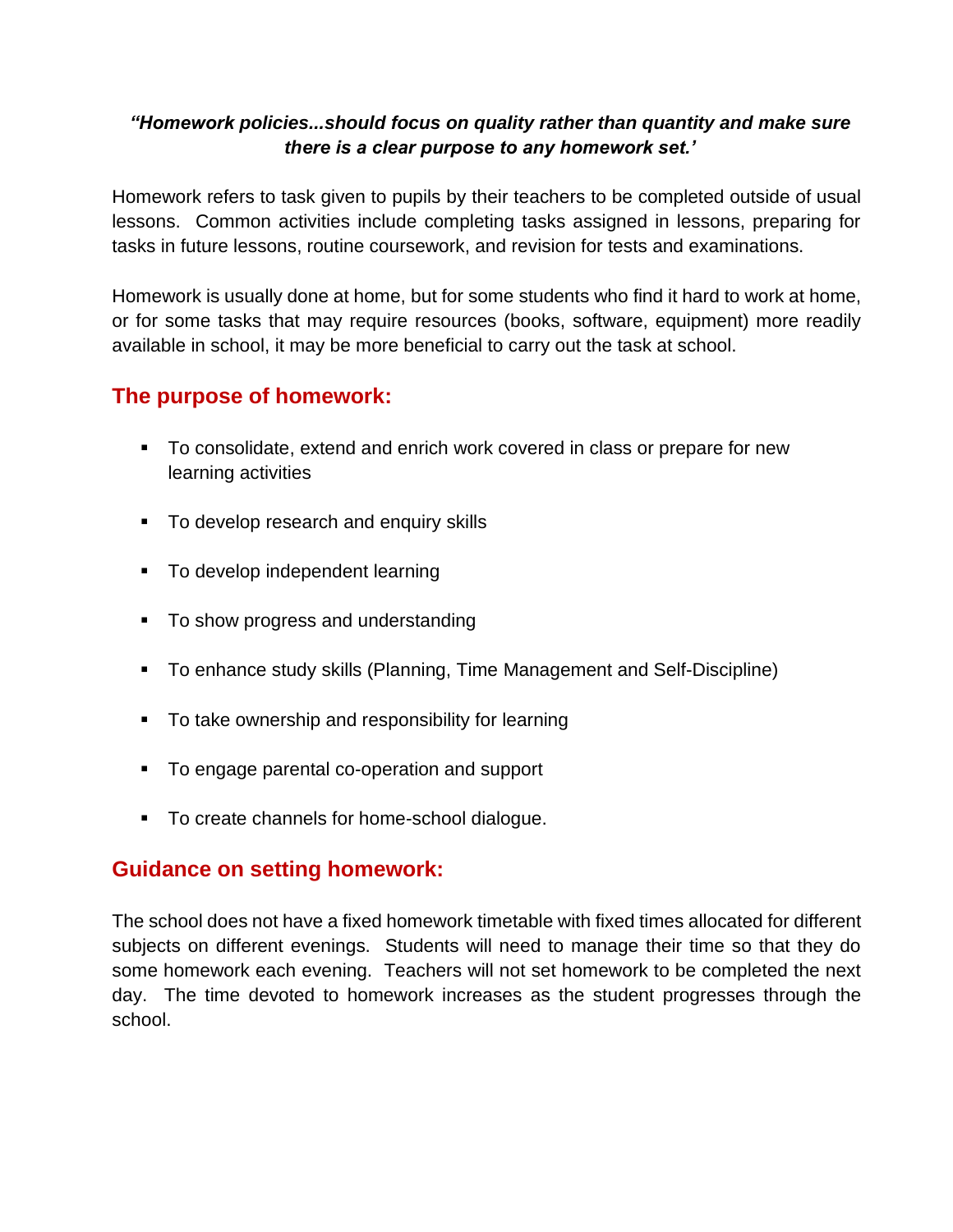The quantity of homework set each week can vary depending on the curriculum area and year group. We believe homework should be meaningful and manageable for all students so our emphasis will be on quality rather than quantity.

## **Reading:**

#### *"The more that you read the more that you will know the more that you learn the more places you will go."*

The ability to read is a fundamental skill and to be able to read with confidence is very important. KS3 students will be asked to read 12 articles per year per subject through homework set by subject teachers. They will be asked to take a short quiz after each article to check their comprehension of what they have read.

## **KS3 guidance:**

Each half-term in KS3, teachers should set as homework:

- the review and learning of Knowledge Organisers;
- the reading of 2 designated articles to enhance cultural capital, subject knowledge and vocabulary.

| <b>Subject</b>     | <b>Homework guidance</b>                                              |
|--------------------|-----------------------------------------------------------------------|
| English            | When appropriate to current topic, on average once per week,          |
| <b>Mathematics</b> | including at least 4 reviews of the Knowledge Organiser and 2 reading |
| Science            | articles per half term.                                               |
| <b>MFL</b>         | When appropriate to current topic, on average once per week,          |
| <b>History</b>     | including at least 2 reviews of the Knowledge Organiser and 2 reading |
| Geography          | articles per half term.                                               |
| Art, Design &      |                                                                       |
| Technology         |                                                                       |
| <b>RE</b>          | When appropriate to current topic, on average once per fortnight      |
| <b>Music</b>       | including at least 1 review of the Knowledge Organiser and 2 reading  |
| <b>ICT</b>         | articles per half term                                                |
| Drama              |                                                                       |
| <b>PE</b>          |                                                                       |

## **KS4:**

| <b>Subject</b>    | <b>Homework guidance</b>                                                                                  |
|-------------------|-----------------------------------------------------------------------------------------------------------|
| All GCSE subjects | At least one homework per week per subject. This should, as far<br>as possible, be time and word limited. |
|                   |                                                                                                           |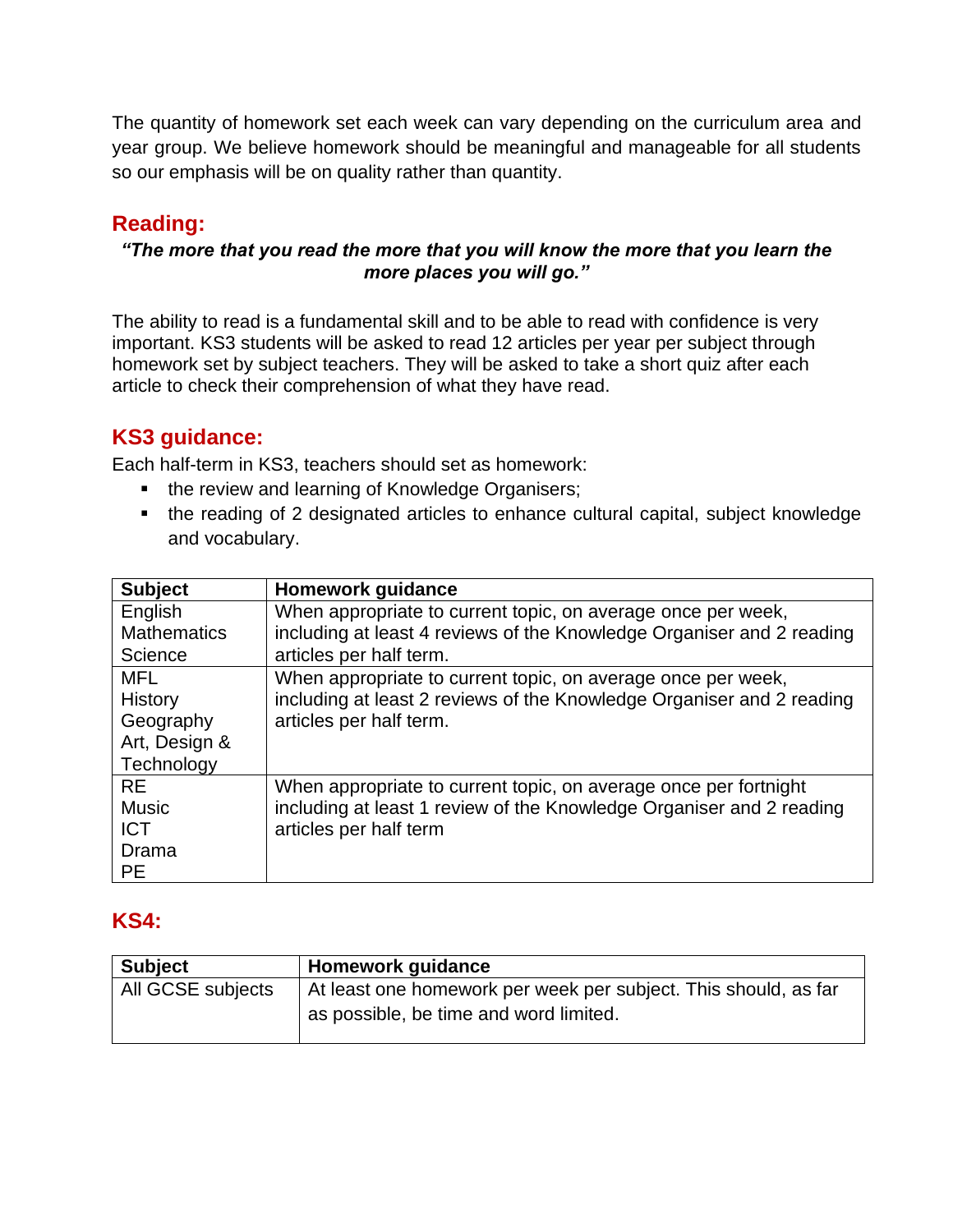## **KS5:**

.

At KS5 school operates a '4+4+2' model which includes:

- 4 taught periods per week per subject;
- 4 additional independent guided study sessions pre-reading, research, task completion, preparatory work;
- 2 assessment orientated hours time and word limited.

## **Types of homework:**

Other forms of homework are many and varied, including:

- Independent learning/research/reading
- Practice 'learning by doing'
- Drawing/Designing
- Recording
- Completion of coursework assignments
- Past examination questions
- Guided revision and relearning tasks
- Consolidation of work in class

Homework will be differentiated so that it is appropriate to the age and ability of the student. Wherever possible, it should be personalised to meet the needs of the student. Homework will be set on Show My Homework.

## *Everyone Matters*

- Students will be set regular homework which is appropriate for their age and ability. Homework will be differentiated to allow all students to achieve well.
- All homework will be set on Show My Homework with clear and appropriate deadlines.

## *Everyone Helps*

- Parents/carers will support their child in completing their homework on time and to an expected standard.
- Parents will enthuse their child through conversations about their learning.
- Students will complete all homework on time and to the expected standard.

## *Everyone Succeeds*

- Homework instructions and expectations are clear.
- Teachers will give clear feedback for students to improve in line with the principles of formative assessment and live marking.
- Students will act on feedback given in line with the Assessment Policy.